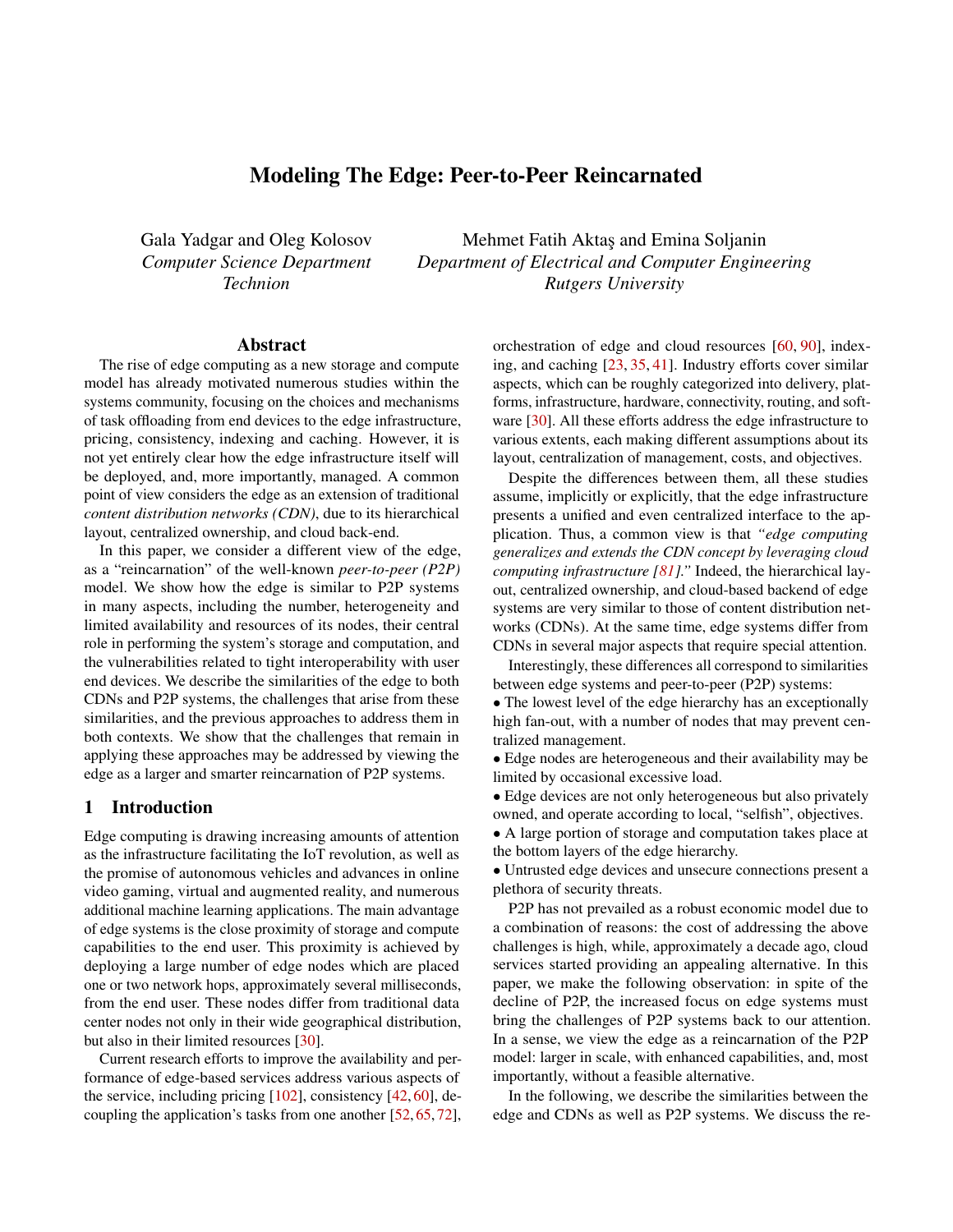sulting challenges and revisit the approaches taken to address these challenges in the context of both models, and examine their applicability to the edge. We believe that now, when operational edge systems are only beginning to emerge, it is especially crucial to bring forward these challenges and to focus especially on those that were not fully addressed in the "previous incarnation" of the model.

## <span id="page-1-1"></span>2 Background

We begin by briefly describing the three system models content distribution networks, peer-to-peer, and the edge focusing on the characteristics and challenges that distinguish them from one another.

Content distribution networks (CDNs) constitute tens of thousands of servers organized hierarchically as a "virtual network" [\[46\]](#page-7-3). The CDN's customers are *content providers*, typically website or application owners. The CDN's servers are used to cache their customers' popular content, route user requests to the nearest copy of the content, and provide alternate network paths in case of congestion or connectivity problems. Some servers support operations for application acceleration, such as content prefetching, compression, data collection and aggregation, and dynamic page generation [\[64\]](#page-8-3).

Since all the servers belong to the CDN operator<sup>[1](#page-1-0)</sup>, their resources can be managed in a way that optimizes a global performance or business objective. The challenges in designing such systems stem from the need to achieve these objectives in very large scale and in a distributed manner. Thus, issues related to CDN optimization include caching, prefetching and refreshing of content, authentication and cryptographic key management, path optimization, system mapping and monitoring, and fault tolerance.

Akamai was the first to offer a commercial CDN service, and remains one of the largest players in this market to date. It delivers daily Web traffic reaching more than 30 Terabits per second, using more than 240,000 servers, with "*85% of the world's Internet users within a single network hop of an Akamai CDN server*" [\[4\]](#page-5-0). Other major players include Google, Level 3 Communications, Limelight Networks, and Amazon Web Services. Some CDN providers engage in peering contracts with other providers or ISPs, to improve routing and to avoid bottlenecks [\[61\]](#page-8-4).

Peer-to-peer (P2P) systems (networks) are composed of individual peers' end devices, such as smartphones, desktop or laptop computers, or even servers. The peers cooperate by contributing their resources to serve one another's requests. Common applications of P2P systems include file download and sharing, multicast and message passing in ad-hoc networks, and crypto-currency computation and attestation.

Most of the challenges in designing a P2P system can be attributed to its nodes belonging to different owners, who may or may not be online and cooperative at different times. Thus, these systems may suffer high churn, low availability, and arbitrary (and dynamic) geographical distributions. Furthermore, since peers rarely share a global objective, some incentive mechanism is necessary to induce cooperation. Typical examples include BitTorrent's tit-for-tat policy [\[29\]](#page-6-3), reputations [\[39,](#page-7-4) [71\]](#page-8-5), and credit based (virtual currency) systems [\[51,](#page-7-5) [67,](#page-8-6) [87,](#page-9-3) [105\]](#page-10-0). Other issues addressed in P2P systems include overlay and state maintenance [\[38,](#page-7-6)[76,](#page-8-7)[78\]](#page-8-8), controlling membership to avoid attacks by malicious nodes [\[34,](#page-6-4) [95\]](#page-9-4), en-suring availability, durability, and integrity of data [\[53,](#page-7-7) [71\]](#page-8-5), and minimizing cross-ISP traffic [\[26,](#page-6-5) [82\]](#page-9-5).

P2P systems started to gain popularity and interest approximately two decades ago, peeking approximately one decade ago, and have been gradually declining ever since. P2P has not prevailed as a robust economic model due to the limited utilization and robustness it provides. In addition, while many solutions were proposed to the challenges described above, varying in their degrees of optimality and applicability, their cost was too high, and their benefit not high enough. At the same time, cloud-based solutions have become available, providing an attractive alternative. For example, Spotify has relied on its P2P network since its launch in 2008, but has completed a transition to relying on its own servers several years ago [\[92\]](#page-9-6). On the other hand, BitTorrent, which maintained its P2P model, prevailed mainly as a platform for unlicensed file sharing.

Hybrid CDNs, sometimes referred to as *peer-assisted CDNs*, complement the traditional CDN hierarchy by offloading some of the load from the CDN servers to the user's end devices. For example, in Akamai's NetSession [\[103\]](#page-9-7), the server may redirect download requests to nearby peers who are known to store the data. Although peer participation is not mandatory, NetSession deliberately avoids incentives, relying on the server to absorb traffic that is not handled by available peers. Similarly, other hybrid-CDN designs show that even limited peer participation within an ISP's service region can considerably reduce server load [\[19,](#page-6-6) [47,](#page-7-8) [66,](#page-8-9) [70,](#page-8-10) [103\]](#page-9-7).

Edge systems provide storage and compute infrastructure at interoperating *edge nodes* located one or two network hops from the end user  $[22, 25, 57, 85]$  $[22, 25, 57, 85]$  $[22, 25, 57, 85]$  $[22, 25, 57, 85]$  $[22, 25, 57, 85]$  $[22, 25, 57, 85]$  $[22, 25, 57, 85]$ . An edge node is an aggregation of storage and compute servers limited to a typical capacity of 50-150 kW and a diameter of approximately 10 feet. These limitations come from non-traditional locations in which such nodes are deployed, such as the base of cellular network towers. These locations also dictate the limited network resources available to the nodes [\[30\]](#page-6-0). We distinguish between edge nodes, which are part of the edge infrastructure, and *edge devices* owned and operated by the end user, e.g., smart phones, wearable devices, sensors, etc. Nevertheless, we include in our discussion the number, availability, and heterogeneity of edge devices and their resources, as some systems rely on those resources for augmenting the service provided by the edge infrastructure.

Despite the large involvement of individual companies

<span id="page-1-0"></span><sup>&</sup>lt;sup>1</sup>In this paper, we refer to peer-to-peer CDNs as peer-to-peer systems.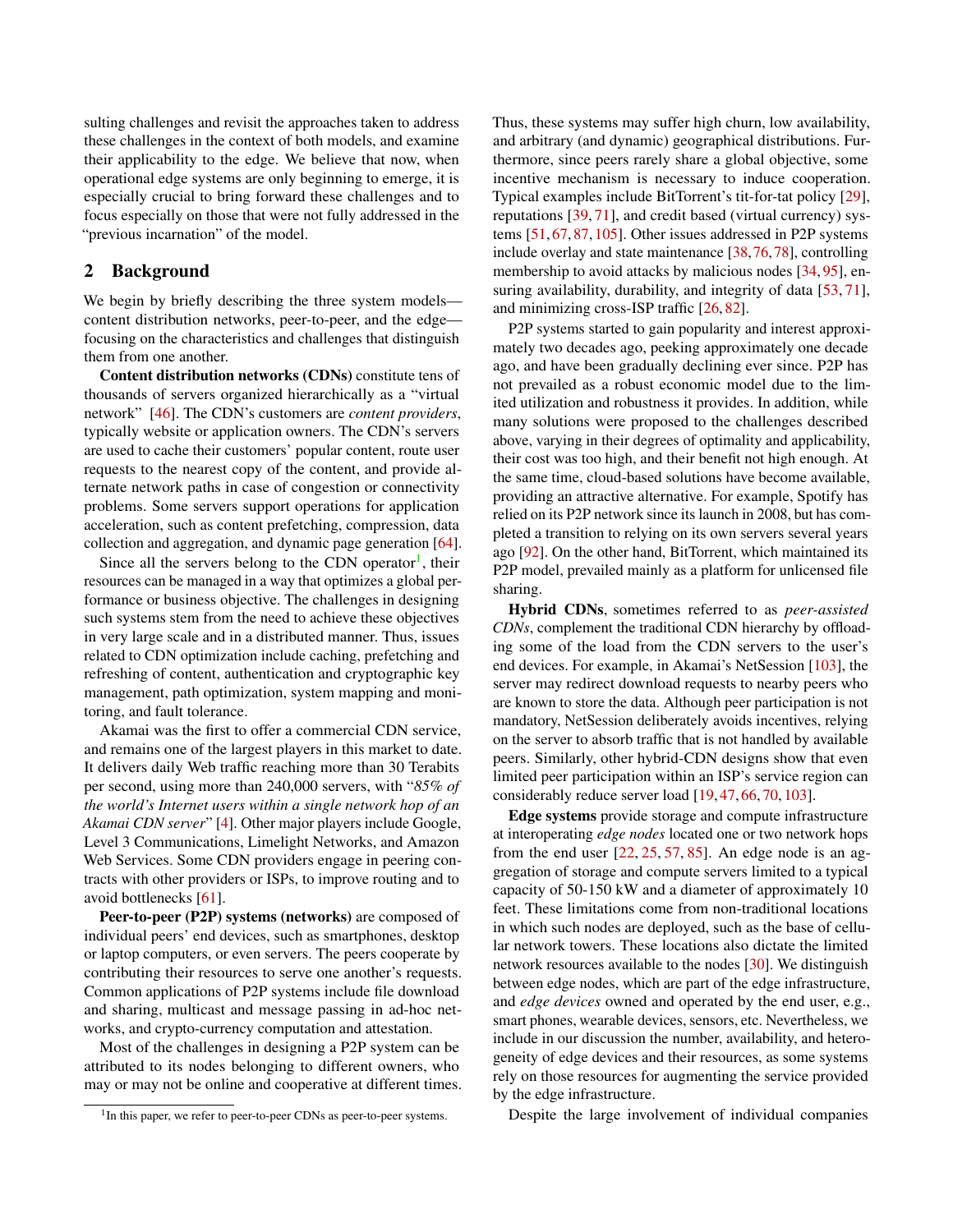and joint initiatives [\[9,](#page-5-1) [10,](#page-5-2) [98\]](#page-9-9), edge-based services currently consist of small-scale ad-hoc research prototypes and initial testbeds and platforms  $[1, 3, 5, 7, 8, 11, 44, 93]$  $[1, 3, 5, 7, 8, 11, 44, 93]$  $[1, 3, 5, 7, 8, 11, 44, 93]$  $[1, 3, 5, 7, 8, 11, 44, 93]$  $[1, 3, 5, 7, 8, 11, 44, 93]$  $[1, 3, 5, 7, 8, 11, 44, 93]$  $[1, 3, 5, 7, 8, 11, 44, 93]$  $[1, 3, 5, 7, 8, 11, 44, 93]$  $[1, 3, 5, 7, 8, 11, 44, 93]$  $[1, 3, 5, 7, 8, 11, 44, 93]$  $[1, 3, 5, 7, 8, 11, 44, 93]$  $[1, 3, 5, 7, 8, 11, 44, 93]$  $[1, 3, 5, 7, 8, 11, 44, 93]$  $[1, 3, 5, 7, 8, 11, 44, 93]$  $[1, 3, 5, 7, 8, 11, 44, 93]$ . The absence of full-scale operational systems makes it hard to construct an analytical model of the edge, specifically in terms of the costs and objectives of such a model. Most theoretical studies that address placement and scheduling of jobs model the edge system as a global queue managing a hierarchy of servers between the cloud and the end users [\[33,](#page-6-9) [36,](#page-6-10) [37,](#page-7-11) [55,](#page-7-12) [58,](#page-8-11) [59\]](#page-8-12), while some address only specific layers.

For example, the study of (i) *fog computing* considers computation within mini-clouds located at the network edge, close to users [\[21\]](#page-6-11), (ii) *mist computing* considers collaborative computation over the devices between the mini-cloud and the end users (e.g., switches, wireless access points) [\[48,](#page-7-13) [91\]](#page-9-11), and (iii) *dew computing* involves the end devices in computation together with the cloud [\[88,](#page-9-12) [96\]](#page-9-13). Each of those studies makes different assumptions on the connectivity and interoperability of the edge system's components. This makes it difficult to compare their contributions and to apply their results in a broad applicable context.

In the following, we discuss the major aspects relevant to modelling a general edge system, and argue that in most of these aspects, the edge will have much in common with traditional P2P systems. As a result, we may have to revisit challenges previously addressed in the context of these systems.

# 3 Layout and membership

In this section, we address the edge system's layout and the challenges related to tracking the current system's state and managing its resources accordingly.

Aspects in common with CDNs. The State of the Edge report defines the practical aspect of edge computing as *"distributing new resources and software stacks along the path between today's centralized data centers and the increasingly large number of devices in the field, concentrated, in particular, but not exclusively, in close proximity to the last mile network, on both the infrastructure side and the device side"* [\[30\]](#page-6-0). Thus, when considering an edge system, we view the edge nodes as the lowest level of a well-defined tree-like hierarchy whose root is the cloud-based data center. Since the edge nodes are deployed at static locations, their membership and geographical location and coverage are easily identified and maintained, like those of a CDN.

Aspects in common with P2P. To achieve the low latency required by edge services, edge nodes must be deployed as close as possible to the users, implying their number would be orders of magnitude *larger* than that of user-facing servers in a single CDN. Furthermore, the storage, network, and compute resources available at each edge node are expected to be at least one or two orders of magnitude *smaller* than those of their CDN counterparts [\[86\]](#page-9-14). Combined with highly skewed demand and mobility of users, this may lead to non-negligible probability of individual nodes becoming unavailable. Since each node will likely participate in several edge services, high load generated by users of one service may reduce the availability of the node for other services. The availability and membership of edge devices is even more dynamic, and their large numbers make them additionally challenging to track.

Implications. Thanks to the hierarchical nature of edge systems, edge nodes may be grouped to subtrees and managed by servers at the higher levels of the hierarchy. These higherlevel servers may also be leveraged for coordination between nodes of adjacent subtrees. Indeed, current CDN architectures already route requests to alternative servers and via alternative paths based on similar principals [\[46\]](#page-7-3). However, the high number of edge nodes presents a new challenge in maintaining their state and balancing their load, which must be done in a highly distributed manner. This is even more challenging for systems that rely on collaborative resources of edge devices.

Membership and layout have been extensively studied in the context of P2P systems, many of which utilize distributed topology protocols for lookups and request routing. Pastry [\[78\]](#page-8-8) and Bamboo [\[76\]](#page-8-7) implement a *distributed hash table (DHT)* with a lookup cost of *O*(*logN*) hops, but do not deal well with high churn. Coral [\[38\]](#page-7-6) adds locality to DHTs by mapping nodes to hierarchical clusters, and ChunkCast [\[27\]](#page-6-12) optimizes lookup for large objects. In gossip-based protocols [\[67\]](#page-8-6), peers have knowledge of their neighbors, through which they can connect to the "swarm". Though completely distributed, the high lookup costs may be too high for latency critical applications. Server-assisted lookup and routing [\[6,](#page-5-9) [19,](#page-6-6) [26,](#page-6-5) [83,](#page-9-15) [103\]](#page-9-7) is significantly more efficient and may be more appropriate for edge systems. For example, Skype servers have replaced supernodes in the Skype P2P system for improved scalability [\[97\]](#page-9-16).

The second challenge in such a dynamic system layout is ensuring its availability. To that end, edge-based services must not rely on individual nodes for a specific service, and should ensure sufficient redundancy of data as well as compute capabilities. In theory literature, redundant storage schemes and optimized allocation of redundant data have been proposed in the context of distributed storage systems. They ensure that, even if some nodes become unavailable, a user can likely access data and get service jointly from other nodes [\[12,](#page-5-10) [16,](#page-6-13) [17,](#page-6-14) [54,](#page-7-14) [63,](#page-8-13) [69,](#page-8-14) [79\]](#page-8-15). Finding such schemes is not easy, and is connected to certain long time open math problems [\[14\]](#page-5-11).

Traditional replication techniques incur unacceptably high overheads: *n*-way replication multiplies the storage capacity by *n*, and task cloning increases the contention on compute resources [\[15\]](#page-6-15). Lower redundancy can be achieved by using erasure coding of both data objects and tasks. However, the amount of redundancy required to ensure availability in systems with low availability is still high. For example, the OceanStore P2P prototype uses 10-way replication and (32,16) erasure coding [\[53,](#page-7-7) [75\]](#page-8-16). Similarly, in distributed com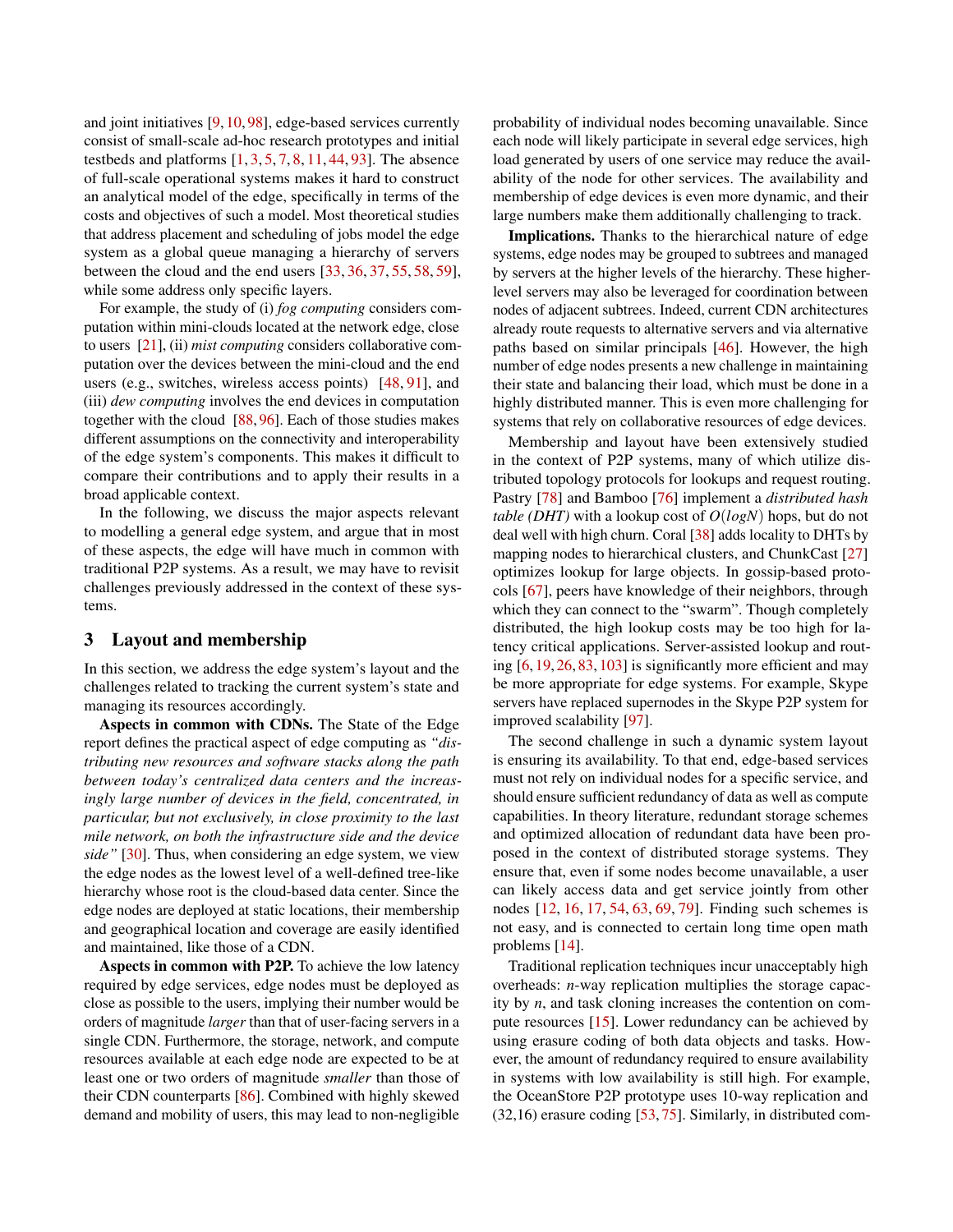puting, although erasure coding has been shown to greatly reduce the extra load incurred by the redundant tasks [\[13\]](#page-5-12), redundancy still incurs additional load and the sufficient degree of redundancy that would not overburden the system is still unknown. Thus, redundancy is used with great care in today's compute systems [\[15,](#page-6-15) [31,](#page-6-16) [74,](#page-8-17) [100,](#page-9-17) [101\]](#page-9-18). Edge systems are fundamentally different from traditional distributed storage, and redundancy techniques for the edge have not been explored.

#### 4 Data and service "center of mass"

In this section we consider the different locations in which online and latency-critical computation occurs, and where the relevant data objects are stored.

Aspects in common with CDNs. One premise of edgebased applications is that they require data and/or computational power unavailable at the edge devices on which they run. Thus, a common use-case in machine-learning applications involves training a model over a large data set and storing it in the cloud. At the application side, effort is made to split the inference logic between the edge devices and the edge servers [\[52,](#page-7-1) [65,](#page-8-1) [90\]](#page-9-1). At the infrastructure side, current efforts focus on managing the content of the edge nodes (and possibly additional servers) as a cache hierarchy [\[35,](#page-6-2) [60\]](#page-8-0). In this use case, the edge nodes serve as an 'accelerator', minimizing the number of round-trips to the cloud, but not replacing them altogether. If the data is unavailable at the edge, its latest copy is fetched from the cloud, like in a CDN.

Aspects in common with P2P. Another premise of edgebased applications is the large amount of data that is generated and collected at the end devices. Examples include states in online games, sensor data in video surveillance and autonomous computing, and various virtual and augmented reality applications [\[30,](#page-6-0)[41,](#page-7-2)[73,](#page-8-18)[90\]](#page-9-1). In the case of IoT devices, the magnitude of data collection means that most of the data must be processed and aggregated as close as possible to its source, i.e., at the end devices and edge nodes, to reduce the amount of data transferred to the cloud [\[84\]](#page-9-19). In all these scenarios, data flows bidirectionally between the edge nodes and the cloud, and is processed at both sides. For latency-critical applications, such as autonomic vehicles and real-time surveillance, processing by edge nodes is critical to achieve the required response times, and relaying tasks to the cloud is not an option. Instead, adjacent edge nodes and even devices may provide alternative service at acceptable latency [\[41\]](#page-7-2).

Implications. In edge-based applications, the edge is not only where the application's output is redirected, it is where its data and compute 'center of mass' are located. At the same time, the cloud remains responsible for long-term data storage and analysis, and will often hold the most up-to-date state (e.g., machine learning models based on the most recent input and statistics). Thus, to provide real-time service, potentially even when temporarily disconnected from the cloud infrastructure, edge systems must combine the caching functionalities of CDNs with collaboration principles of P2P systems.

Many optimizations have been proposed for managing the content of CDN servers as a caching hierarchy [\[18,](#page-6-17) [64,](#page-8-3) [80\]](#page-8-19), where neighboring servers may be leveraged for more efficient large-file transfer [\[24\]](#page-6-18) or request re-routing. Hybrid CDNs are particularly relevant to edge systems, because their servers re-route requests to nearby *users* that are likely to store the requested object [\[19,](#page-6-6) [47,](#page-7-8) [66,](#page-8-9) [70,](#page-8-10) [103\]](#page-9-7). Another interesting model is that of federated CDNs, where otherwise competing CDNs collaborate to increase their coverage in terms of geographical location, content, and peak loads [\[62\]](#page-8-20). These models only address the caching and routing of objects that originate from the content provider.

P2P systems provide solutions to data originating from the users themselves, and for the allocation of their compute resources. Examples include the Na Kika [\[40\]](#page-7-15) and CoBlitz [\[68\]](#page-8-21) P2P-CDNs, the OceanStore [\[53\]](#page-7-7) distributed P2P object storage system, severless distributed file systems [\[20,](#page-6-19) [32\]](#page-6-20), and ad-hoc P2P networks [\[71,](#page-8-5) [105\]](#page-10-0). The design of these systems addresses load balancing and utilization of distributed heterogenous resources. As mentioned in Section [2,](#page-1-1) their main limitation is the high overhead of their protocols, especially in very large systems. Thus, their applicability to large-scale latency-critical edge-based applications must be considered carefully.

# 5 Ownership and objectives

In this section, we examine the ownership of the edge system's components, and the effect of ownership as well as other factors on the different objective functions in the system.

Aspects in common with CDNs. Given current market trends and main players [\[7,](#page-5-6) [11,](#page-5-8) [30,](#page-6-0) [102\]](#page-9-0), it is reasonable to assume that Internet, cloud, and wireless service providers will each deploy their own edge system, consisting of a large number of geographically dispersed edge nodes. Each operator will likely manage its resources according to its own *global* objectives, in terms of performance guarantees, availability, and business costs. For example, ETSI describes mobile edge computing as a platform owned by the mobile operator and managed in the benefit of its customers [\[45\]](#page-7-16). Other models of managing edge resources address such global objectives [\[35,](#page-6-2) [81,](#page-9-2)[90\]](#page-9-1), and some extend this global management to the entire path between the edge and the cloud [\[60,](#page-8-0) [84\]](#page-9-19).

Aspects in common with P2P. Nodes owned by multiple providers may collaborate under certain circumstances. For example, if excessive load or a cloud outage [\[81\]](#page-9-2) are experienced within a certain geographical area, collaborative caching and request forwarding can allow several providers to meet their required service levels. As another example, a virtual collaborative edge may provide a unified interface to collections of data owned by different organizations and served by different physical systems [\[84\]](#page-9-19). Even within a single provider's edge system, the need to deploy a large number of nodes with the best possible geographical coverage will result in diverse deployment scenarios: while some nodes will be deployed at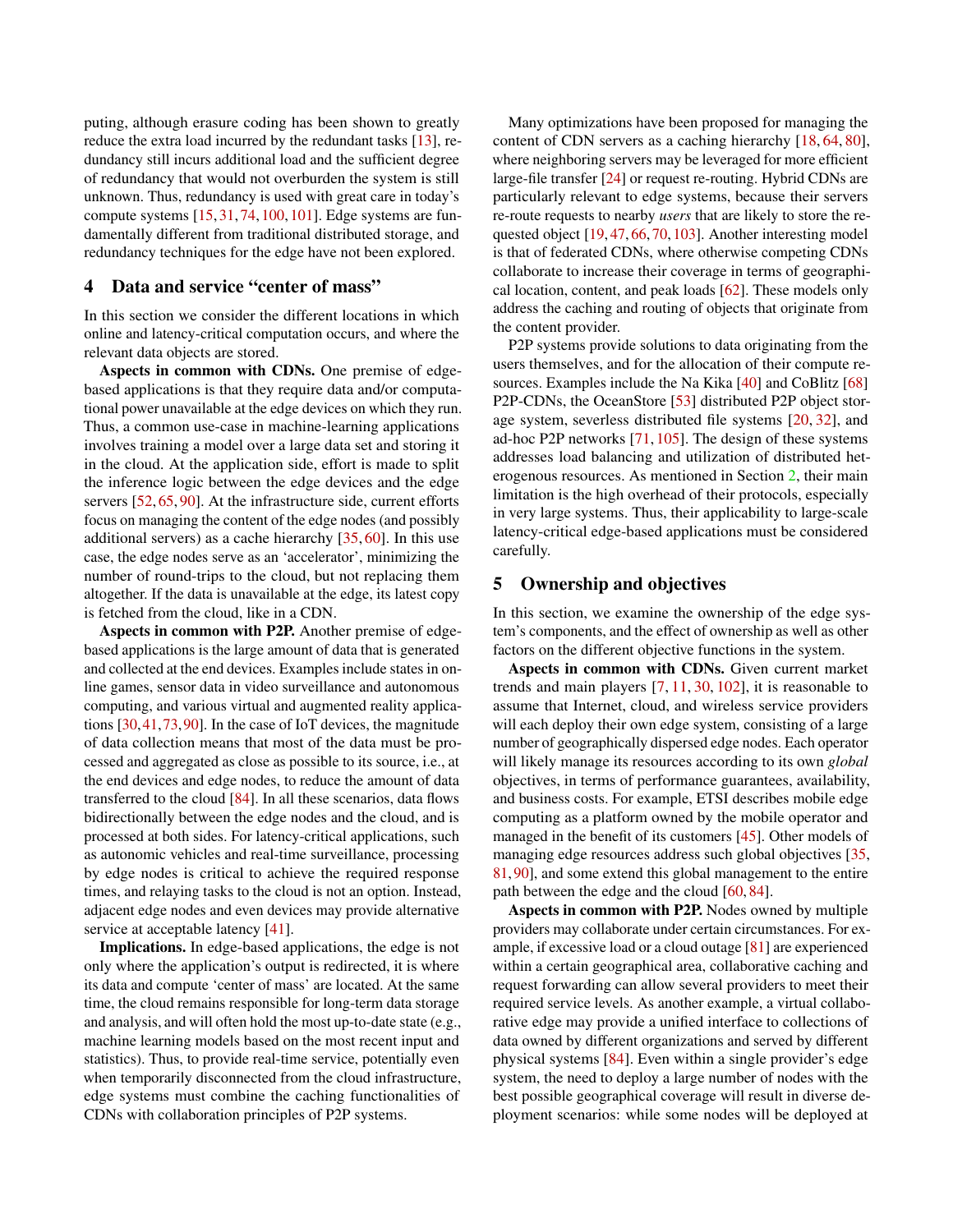mobile base stations or wifi hot-spots, others may be deployed within central businesses, such as coffee or food chains. The location of an edge node may affect its *local* objectives and costs. For example, the contract between an edge provider and a coffee chain might specify the rent and electricity costs paid by the edge provider, as well as the SLA class it should provide to the store's customers. Thus, this node will have to prioritize requests originating from within the store over requests forwarded from other nodes. Finally, storage and compute resources of edge devices may be leveraged to mask outages at lower levels of the network. Collaboration between such devices follows traditional P2P collaboration models.

Implications. In the collaboration scenarios described above, edge nodes, groups of nodes, or edge devices should be viewed as *selfish* entities, in the game-theoretical sense. In other words, each node has local objectives, and will collaborate with other nodes only if this collaboration will help it achieve its own objectives. While all participating nodes are expected to benefit from long-term collaboration, some may not benefit from it in the short-term, and may thus refuse to cooperate. Collaboration between such selfish entities is typically achieved by the introduction of an *incentive* mechanism.

Incentives were extensively studied in the context of P2P systems. BitTorrent's tit-for-tat strategy is sufficient to induce cooperation between peers [\[29\]](#page-6-3), although 'free-riders' may reduce its overall system's utilization [\[49\]](#page-7-17). Incentive mechanisms based on reputations [\[71\]](#page-8-5) or virtual currency [\[50\]](#page-7-18) are generally more robust, but they are also susceptible to exploitation by colluding peers and by hoarders [\[105\]](#page-10-0) or have limited scalability [\[51,](#page-7-5) [87\]](#page-9-3). The main limitation of virtual currency is the overhead of verifying the virtual coins, which requires a dedicated and trusted central server or a costly distributed mechanism. These overheads must be addressed in order to apply similar mechanisms in resource-constraint environments and latency-critical applications in edge systems. At the same time, centrally owned servers at higher levels of the edge system's hierarchy may be leveraged to improve the efficiency of such traditionally distributed mechanisms [\[99\]](#page-9-20).

Another limitation of existing incentive mechanisms is their tight coupling with their applications. These mechanisms are designed for systems serving one type of requests, such as serving a cached block, passing a message, or serving a forwarded request. Collaboration between heterogenous edge nodes, however, may be more efficient if it combines applications and request types. For example, one node may have more available threads than its peer, which, in turn, may have more available memory for caching. These collaboration scenarios require more complicated mechanisms, and, possibly, complex *valuation functions*, for nodes to compare the costs of collaboration with its benefits.

# 6 Security, privacy and trust

In this section, we discuss the security issues that arise from the tight coupling of the edge infrastructure and the applications running on the edge nodes and devices.

Aspects in common with CDNs. The servers comprising the edge infrastructure are deployed by the system's provider. As such, their identity is static and can be securely verified. We can also assume, to some extent, that physical access to the edge nodes is secured, despite their geographically dispersed locations, which may include third-party premises.

Aspects in common with P2P. Edge nodes are exposed to several types of security threats. In the "infrastructure as a service" model, clients offload computation to edge nodes, which makes them vulnerable to malicious code. Each edge node must allocate its resources between the numerous edge devices that it serves (whose identity is unknown) and is thus vulnerable to DDoS attacks. Edge nodes are more vulnerable to such attacks than CDN nodes because each request can potentially consume larger portions of the node's resources. In application scenarios where the edge node is responsible for aggregating, summarizing, and analyzing input streams from a large collection of edge devices, malicious devices can compromise the result of this process by injecting adversarial input data. These threats are common to edge and P2P systems, which both involve unsecure end devices and networks [\[84,](#page-9-19) [89\]](#page-9-21).

Implications. Symantec's Internet security threat report [\[28\]](#page-6-21) predicts a continued increase in IoT attacks, which *"will likely diversify as attackers seek new types of devices to add to botnets"*. Indeed, the high vulnerability of the edge infrastructure entails extensive security measures. Nodes must verify the identity of the edge devices and the authenticity of their data over untrusted communication paths. These challenges have been studied extensively in the context of largescale data centers as well as P2P systems.

Isolating collocated applications and workloads from one another is addressed in shared servers by running them within virtual machines or containers [\[2\]](#page-5-13). Oblivious computations allow query processing without access pattern and information leakage in centralized or distributed environments [\[56,](#page-7-19) [104\]](#page-9-22). For protection against malicious or non-cooperative nodes, P2P systems rely on Byzantine fault tolerance [\[53,](#page-7-7) [94\]](#page-9-23), encryption [\[53\]](#page-7-7), message authentication [\[39,](#page-7-4) [77\]](#page-8-22), and tracking peers' history [\[43,](#page-7-20) [94\]](#page-9-23). The applicability of such resource intensive solutions to edge systems is limited by their high overheads [\[89\]](#page-9-21) and possible scalability issues, and remains a major challenge that must be addressed.

#### 7 Conclusions

In this short paper, we examined the common view of the edge as an extended CDN, and argued that in many crucial aspects, the edge has many challenges in common with P2P systems. At the same time, the resemblance to CDNs may facilitate more effective solutions to these challenges than those available in traditional, completely decentralized, P2P systems. The best way to utilize the infrastructure's hierarchical structure and global perspective remains to be found.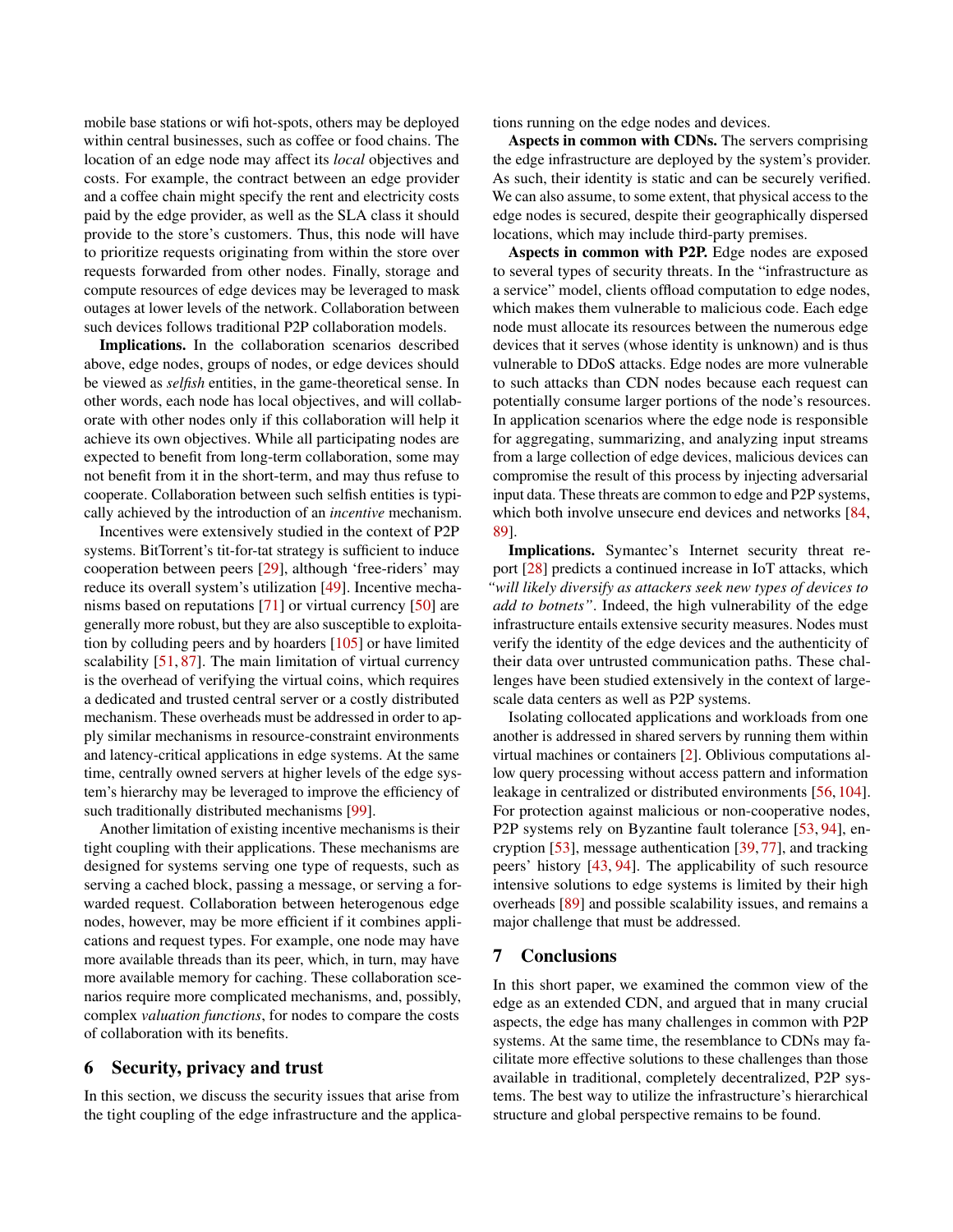# 8 Discussion topics

This paper describes a series of challenges that must be overcome for the edge to fulfill its disruptive potential. We hope that our new point of view will inspire and motivate new approaches for addressing these challenges. Specifically, in the context of the workshop, we hope it will stimulate discussion of several open issues regarding the applicability of existing approaches to the edge:

- How big is the advantage of the hierarchical layout and centralized ownership of the edge? In other words, how much can we expect to improve on the P2P solutions by utilizing centrally managed components before they become the bottleneck?
- What is the "price of anarchy"—the difference in the utilities of systems with and without cooperation between edge nodes and devices? Will this cost justify the complexity of potential incentive mechanisms and security threats?
- What is the level of availability that we should expect from edge nodes? Can it be low enough to justify the high redundancy used in P2P systems, or will providers simply deploy additional nodes if their availability drops below an acceptable level?

Some of our claims may be considered controversial, and we are looking forward to hearing different points of view on these issues:

- Should we even try to model and address the edge system in the context of a general model? Perhaps most of the challenges we describe can be solved in the context of specific use-cases and applications.
- Can any of the challenges described in this paper be considered solved? Specifically, hybrid-CDNs and P2P-CDNs have utilized central servers to deal with some of the challenges of P2P systems. Are those solutions directly applicable to the edge?
- Have we overlooked technological advances or hardware solutions that trivialize some of the challenges we described?

Finally, perhaps the most interesting question is whether any of these challenges going to be the "deal breaker" for the edge vision. Since most of the challenges that we describe have alreay been encountered in various forms in the context of P2P systems, will the cost of addressing them be too high for the edge as well?

# <span id="page-5-3"></span>References

- [1] IBM and Nokia Siemens Networks announce world's first mobile edge computing platform. https://www-03.ibm.com/press/us/en/pressrelease/40490.wss, February 2013.
- <span id="page-5-13"></span>[2] Introduction to container security. White paper, Docker, August 2016.
- <span id="page-5-4"></span>[3] Akamai Cloudlets. https://cloudlets.akamai.com/, March 2019.
- <span id="page-5-0"></span>[4] Akamai facts & figures. https://www.akamai.com/uk/en/about/factsfigures.jsp, February 2019.
- <span id="page-5-5"></span>[5] Amazon Lambda@Edge. https://aws.amazon.com/lambda/edge/, March 2019.
- <span id="page-5-9"></span>[6] Apache ZooKeeper*TM*. https://zookeeper.apache.org/, February 2019.
- <span id="page-5-6"></span>[7] Azure IoT Edge. https://azure.microsoft.com/enus/services/iot-edge/, February 2019.
- <span id="page-5-7"></span>[8] The federated raspberrypi *µ*-infrastructure testbed. https://fruit-testbed.org/, February 2019.
- <span id="page-5-1"></span>[9] Open Edge Computing Initiative. http://openedgecomputing.org/, February 2019.
- <span id="page-5-2"></span>[10] Open Fog Consortium. https://www.openfogconsortium.org/, February 2019.
- <span id="page-5-8"></span>[11] Securely connect, collect and start processing IoT data quickly and easily with Watson IoT Platform. https://www.ibm.com/internet-of-things/solutions/iotplatform/watson-iot-platform, February 2019.
- <span id="page-5-10"></span>[12] Mehmet Aktas, Sarah E. Anderson, Ann Johnston, Gauri Joshi, Swanand Kadhe, Gretchen L. Matthews, Carolyn Mayer, and Emina Soljanin. On the service capacity region of accessing erasure coded content. In *55th Annual Allerton Conference on Communication, Control, and Computing (Allerton 17)*, 2017.
- <span id="page-5-12"></span>[13] Mehmet Fatih Aktas, Pei Peng, and Emina Soljanin. Effective straggler mitigation: Which clones should attack and when? *SIGMETRICS Perform. Eval. Rev.*, 45(2):12–14, October 2017.
- <span id="page-5-11"></span>[14] Noga Alon, Peter Frankl, Hao Huang, Vojtech Rödl, Andrzej Rucinski, and Benny Sudakov. Large matchings in uniform hypergraphs and the conjectures of Erdős and Samuels. *J. Comb. Theory, Ser. A*, 119:1200–1215, 2012.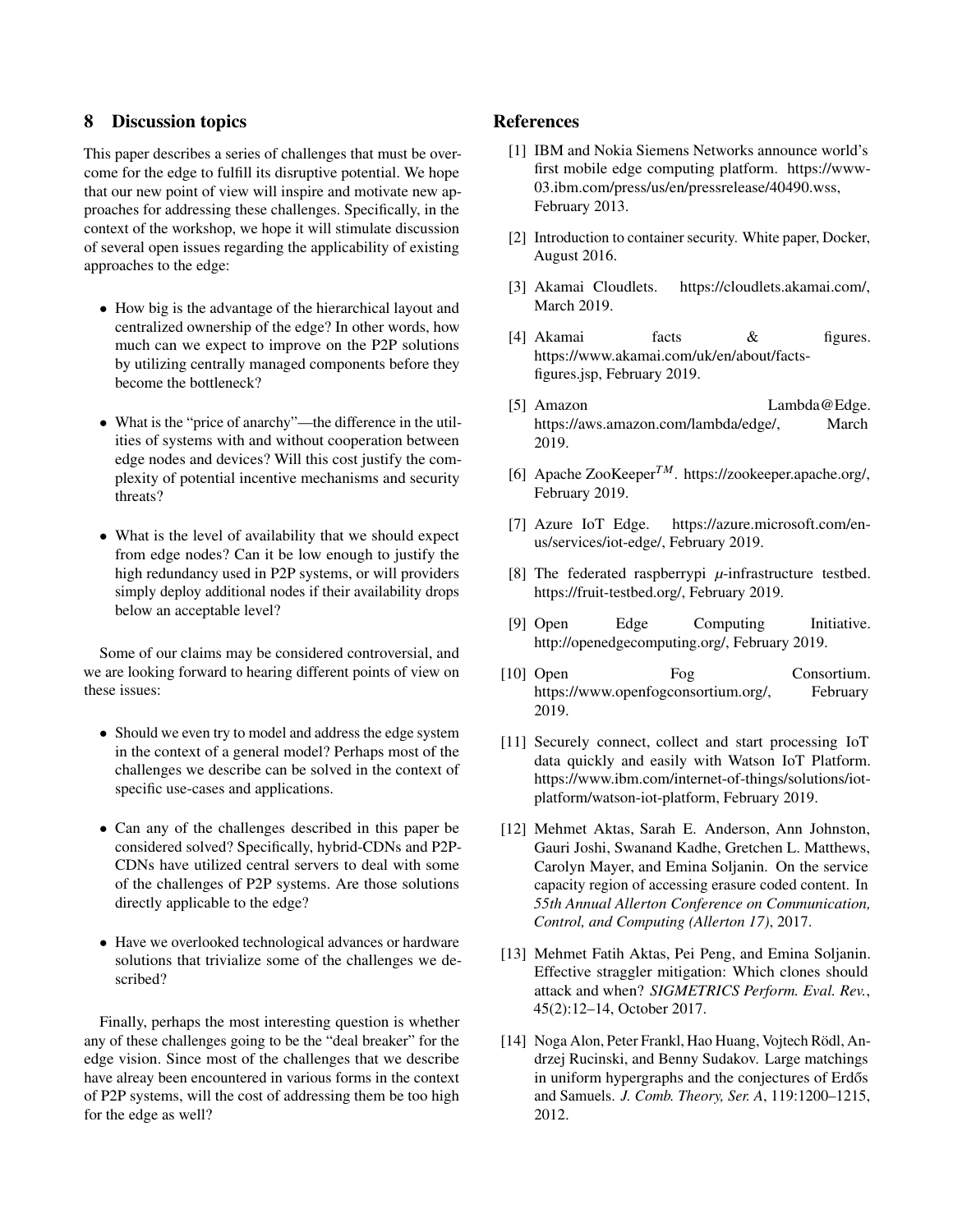- <span id="page-6-15"></span>[15] Ganesh Ananthanarayanan, Ali Ghodsi, Scott Shenker, and Ion Stoica. Effective straggler mitigation: Attack of the clones. In *10th USENIX Symposium on Networked Systems Design and Implementation (NSDI 13)*, 2013.
- <span id="page-6-13"></span>[16] Sarah E. Anderson, Ann Johnston, Gauri Joshi, Gretchen L. Matthews, Carolyn Mayer, and Emina Soljanin. Service rate region of content access from erasure coded storage. In *IEEE Information Theory Workshop, ITW 2018, Guangzhou, China, November 25-29, 2018*, pages 1–5, 2018.
- <span id="page-6-14"></span>[17] Iryna Andriyanova and Pablo M Olmos. On distributed storage allocations for memory-limited systems. In *2015 IEEE Global Communications Conference (GLOBECOM)*, pages 1–6. IEEE, 2015.
- <span id="page-6-17"></span>[18] Daniel S. Berger, Ramesh K. Sitaraman, and Mor Harchol-Balter. AdaptSize: Orchestrating the hot object memory cache in a content delivery network. In *14th USENIX Symposium on Networked Systems Design and Implementation (NSDI 17)*, 2017.
- <span id="page-6-6"></span>[19] Danny Bickson and Dahlia Malkhi. The Julia content distribution network. In *2nd Conference on Real, Large Distributed Systems (WORLDS 05)*, 2005.
- <span id="page-6-19"></span>[20] William J. Bolosky, John R. Douceur, David Ely, and Marvin Theimer. Feasibility of a serverless distributed file system deployed on an existing set of desktop pcs. In *2000 ACM SIGMETRICS International Conference on Measurement and Modeling of Computer Systems (SIGMETRICS 00)*, 2000.
- <span id="page-6-11"></span>[21] Flavio Bonomi, Rodolfo Milito, Jiang Zhu, and Sateesh Addepalli. Fog computing and its role in the internet of things. In *Proceedings of the first edition of the MCC workshop on Mobile cloud computing*, pages 13–16. ACM, 2012.
- <span id="page-6-7"></span>[22] Charles C Byers. Architectural imperatives for fog computing: use cases, requirements, and architectural techniques for fog-enabled IoT networks. *IEEE Communications Magazine*, 55(8):14–20, 2017.
- <span id="page-6-1"></span>[23] Ashish Chawla, Benjamin Reed, Karl Juhnke, and Ghousuddin Syed. Semantics of caching with SPOCA: A stateless, proportional, optimally-consistent addressing algorithm. In *USENIX Annual Technical Conference (USENIX ATC 11)*, 2011.
- <span id="page-6-18"></span>[24] Ludmila Cherkasova and Jangwon Lee. FastReplica: Efficient large file distribution within content delivery networks. In *4th Conference on USENIX Symposium on Internet Technologies and Systems (USITS 03)*, 2003.
- <span id="page-6-8"></span>[25] M. Chiang and T. Zhang. Fog and jot: An overview of research opportunities. *IEEE Internet of Things Journal*, 3(6):854–864, Dec 2016.
- <span id="page-6-5"></span>[26] David R Choffnes and Fabián E Bustamante. Taming the torrent: a practical approach to reducing cross-ISP traffic in peer-to-peer systems. In *ACM SIGCOMM Computer Communication Review*, volume 38, pages 363–374. ACM, 2008.
- <span id="page-6-12"></span>[27] Byung-Gon Chun, Peter Wu, Hakim Weatherspoon, and John Kubiatowicz. ChunkCast: An anycast service for large content distribution. In *5th International workshop on Peer-To-Peer Systems (IPTPS 06)*, 2006.
- <span id="page-6-21"></span>[28] Gillian Cleary, Mayee Corpin, Orla Cox, Hon Lau, Benjamin Nahorney, Dick O'Brien, Brigid O'Gorman, John-Paul Power, Scott Wallace, Paul Wood, and Candid Wueest. Symantec Internet security threat report. Report 23, Symantec, March 2018.
- <span id="page-6-3"></span>[29] Bram Cohen. Incentives Build Robustness in BitTorrent. In *Workshop on Economics of Peer to Peer Systems (P2PECON)*, 2003.
- <span id="page-6-0"></span>[30] Jim Davis, Philbert Shih, and Alex Marcham. State of the edge 2018: A market and ecosystem report for edge computing. Report, State of the Edge, 2018.
- <span id="page-6-16"></span>[31] Jeffrey Dean. Achieving rapid response times in large online services. Talk given at Berkeley AMPLab Cloud Seminar, March 2012.
- <span id="page-6-20"></span>[32] Michael J Demmer, Bowei Du, and Eric A Brewer. Tierstore: A distributed filesystem for challenged networks in developing regions. In *7th USENIX Conference on File and Storage Technologies (FAST 03)*, 2008.
- <span id="page-6-9"></span>[33] Ruilong Deng, Rongxing Lu, Chengzhe Lai, Tom H Luan, and Hao Liang. Optimal workload allocation in fog-cloud computing toward balanced delay and power consumption. *IEEE Internet of Things Journal*, 3(6):1171–1181, 2016.
- <span id="page-6-4"></span>[34] John R Douceur. The sybil attack. In *International workshop on peer-to-peer systems*, pages 251–260. Springer, 2002.
- <span id="page-6-2"></span>[35] U. Drolia, K. Guo, J. Tan, R. Gandhi, and P. Narasimhan. Cachier: Edge-caching for recognition applications. In *2017 IEEE 37th International Conference on Distributed Computing Systems (ICDCS 17)*, 2017.
- <span id="page-6-10"></span>[36] Mohammad Etemad, Mohammad Aazam, and Marc St-Hilaire. Using devs for modeling and simulating a fog computing environment. In *2017 International Conference on Computing, Networking and Communications (ICNC)*, pages 849–854. IEEE, 2017.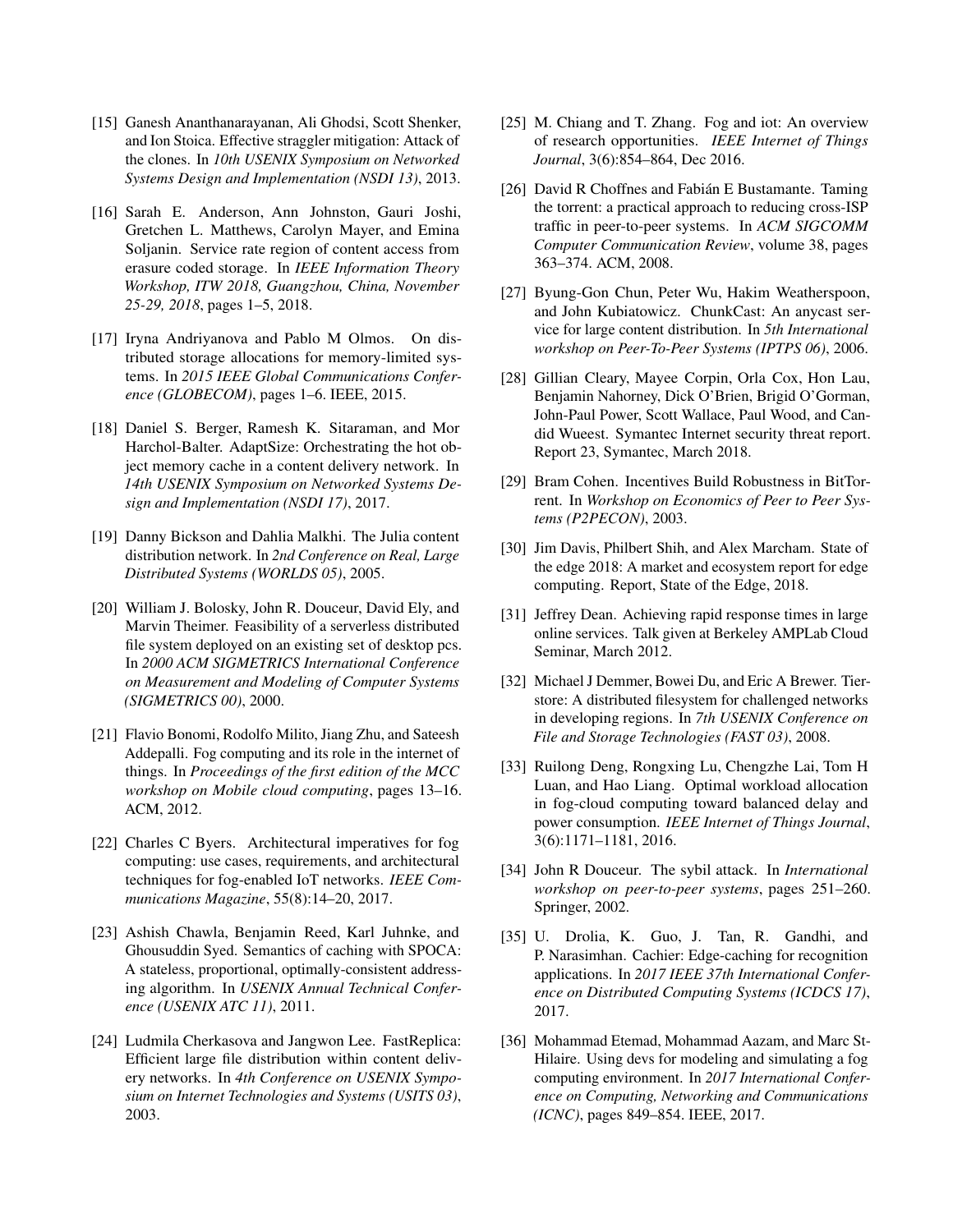- <span id="page-7-11"></span>[37] Oiang Fan and Nirwan Ansari. Towards workload balancing in fog computing empowered iot. *IEEE Transactions on Network Science and Engineering*, 2018.
- <span id="page-7-6"></span>[38] Michael J. Freedman, Eric Freudenthal, and David Mazières. Democratizing content publication with Coral. In *1st Symposium on Networked Systems Design and Implementation (NSDI 04)*, 2004.
- <span id="page-7-4"></span>[39] Yun Fu, Jeffrey Chase, Brent Chun, Stephen Schwab, and Amin Vahdat. SHARP: An architecture for secure resource peering. *ACM SIGOPS Operating Systems Review*, 37(5):133–148, 2003.
- <span id="page-7-15"></span>[40] Robert Grimm, Guy Lichtman, Nikolaos Michalakis, Amos Elliston, Adam Kravetz, Jonathan Miller, and Sajid Raza. Na Kika: Secure service execution and composition in an open edge-side computing network. In *3rd Conference on Networked Systems Design & Implementation (NSDI 06)*, 2006.
- <span id="page-7-2"></span>[41] Harshit Gupta, Zhuangdi Xu, and Umakishore Ramachandran. Datafog: Towards a holistic data management platform for the iot age at the network edge. In *USENIX Workshop on Hot Topics in Edge Computing (HotEdge 18)*, 2018.
- <span id="page-7-0"></span>[42] Zijiang Hao, Shanhe Yi, and Qun Li. Edgecons: Achieving efficient consensus in edge computing networks. In *USENIX Workshop on Hot Topics in Edge Computing (HotEdge 18)*, 2018.
- <span id="page-7-20"></span>[43] Ethan Heilman, Alison Kendler, Aviv Zohar, and Sharon Goldberg. Eclipse attacks on Bitcoin's peer-topeer network. In *24th USENIX Security Symposium (USENIX Security 15)*, 2015.
- <span id="page-7-10"></span>[44] Pia Hettinger. Deutsche Telekom and partners build Edge Computing testbed with lowlatency vRAN technology: The Living Edge Lab. https://www.telekom.com/en/media/mediainformation/archive/living-edge-lab-515082, February 2018.
- <span id="page-7-16"></span>[45] Yun Chao Hu, Milan Patel, Dario Sabella, Nurit Sprecher, and Valerie Young. Mobile edge computing—a key technology towards 5G. White paper 11, ETSI, September 2015.
- <span id="page-7-3"></span>[46] Cheng Huang, Angela Wang, Jin Li, and Keith W Ross. Measuring and evaluating large-scale CDNs. In *ACM IMC*, volume 8, pages 15–29, 2008.
- <span id="page-7-8"></span>[47] Cheng Huang, Angela Wang, Jin Li, and Keith W. Ross. Understanding hybrid CDN-P2P: Why Limelight needs its own red swoosh. In *18th International Workshop on Network and Operating Systems Support for Digital Audio and Video (NOSSDAV 08)*, 2008.
- <span id="page-7-13"></span>[48] Michaela Iorga, Larry Feldman, Robert Barton, Michael J Martin, Nedim S Goren, and Charif Mahmoudi. Fog computing conceptual model. Technical report, 2018.
- <span id="page-7-17"></span>[49] Seung Jun and Mustaque Ahamad. Incentives in Bit-Torrent induce free riding. In *2005 ACM SIGCOMM workshop on Economics of peer-to-peer systems*, pages 116–121. ACM, 2005.
- <span id="page-7-18"></span>[50] Kfir Karmon, Liran Liss, and Assaf Schuster. Gwiq-p: an efficient decentralized grid-wide quota enforcement protocol. In *14th IEEE International Symposium on High Performance Distributed Computing (HDPC 05)*, 2005.
- <span id="page-7-5"></span>[51] Ian A. Kash, Eric J. Friedman, and Joseph Y. Halpern. Optimizing scrip systems: Efficiency, crashes, hoarders, and altruists. In *8th ACM Conference on Electronic Commerce (EC '07)*, 2007.
- <span id="page-7-1"></span>[52] Ana Klimovic, Yawen Wang, Christos Kozyrakis, Patrick Stuedi, Jonas Pfefferle, and Animesh Trivedi. Understanding ephemeral storage for serverless analytics. In *2018 USENIX Annual Technical Conference (USENIX ATC 18)*, 2018.
- <span id="page-7-7"></span>[53] John Kubiatowicz, David Bindel, Yan Chen, Steven Czerwinski, Patrick Eaton, Dennis Geels, Ramakrishna Gummadi, Sean Rhea, Hakim Weatherspoon, Westley Weimer, Chris Wells, and Ben Zhao. OceanStore: An architecture for global-scale persistent storage. In *Ninth International Conference on Architectural Support for Programming Languages and Operating Systems (AS-PLOS 00)*, 2000.
- <span id="page-7-14"></span>[54] Derek Leong, Alexandros G Dimakis, and Tracey Ho. Distributed storage allocations. *IEEE Trans. Information Theory*, 58(7):4733–4752, 2012.
- <span id="page-7-12"></span>[55] Wei Li, Igor Santos, Flavia C Delicato, Paulo F Pires, Luci Pirmez, Wei Wei, Houbing Song, Albert Zomaya, and Samee Khan. System modelling and performance evaluation of a three-tier cloud of things. *Future Generation Computer Systems*, 70:104–125, 2017.
- <span id="page-7-19"></span>[56] C. Liu, X. S. Wang, K. Nayak, Y. Huang, and E. Shi. ObliVM: A programming framework for secure computation. In *2015 IEEE Symposium on Security and Privacy*, 2015.
- <span id="page-7-9"></span>[57] Redowan Mahmud, Ramamohanarao Kotagiri, and Rajkumar Buyya. Fog computing: A taxonomy, survey and future directions. In Beniamino Di Martino, Kuan-Ching Li, Laurence T. Yang, and Antonio Esposito, editors, *Internet of Everything: Algorithms, Methodologies, Technologies and Perspectives*, pages 103–130. Springer Singapore, Singapore, 2018.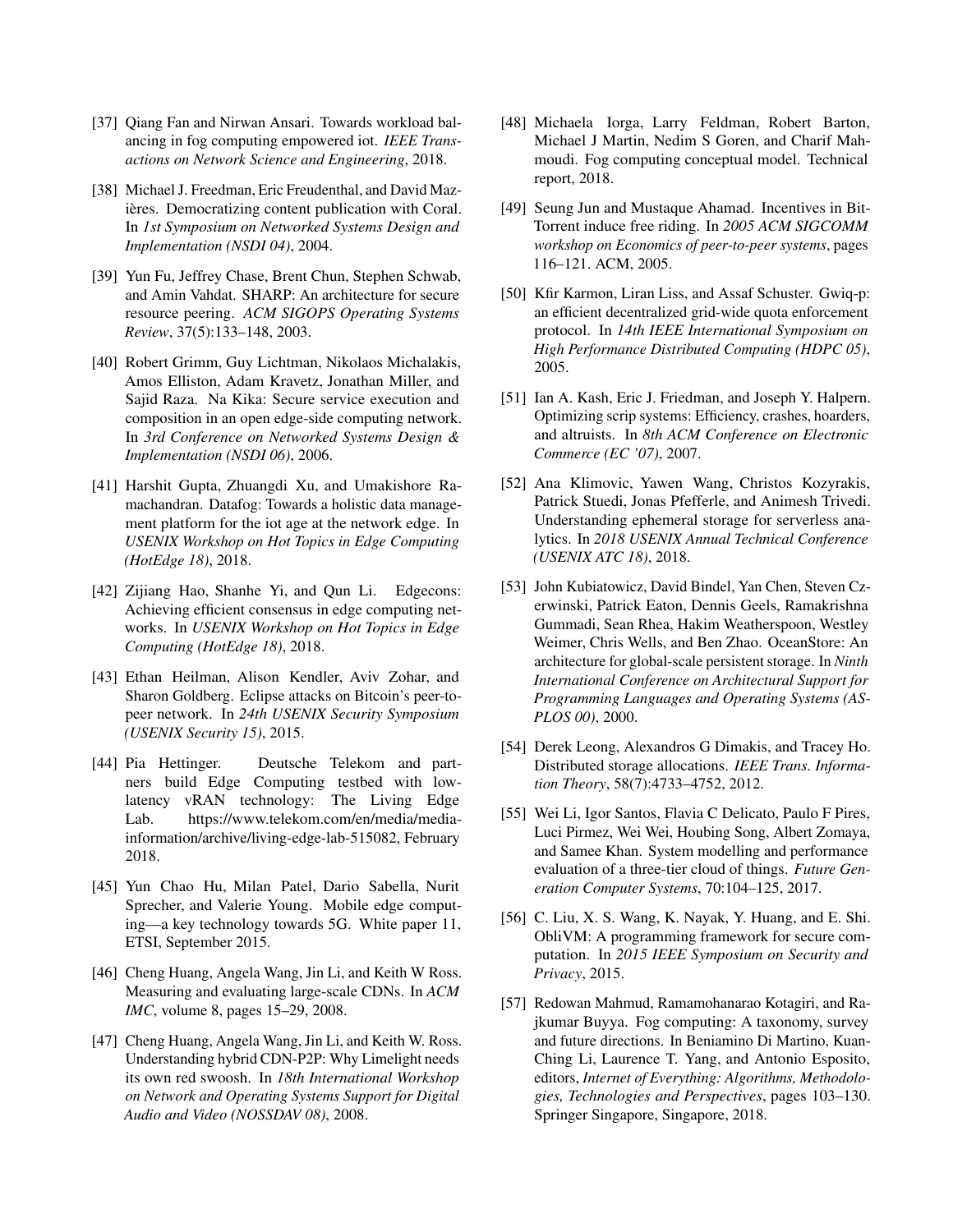- <span id="page-8-11"></span>[58] Yuyi Mao, Jun Zhang, SH Song, and Khaled B Letaief. Stochastic joint radio and computational resource management for multi-user mobile-edge computing systems. *IEEE Transactions on Wireless Communications*, 16(9):5994–6009, 2017.
- <span id="page-8-12"></span>[59] Tomoya Mori, Yoichi Utsunomiya, Xuejun Tian, and Takashi Okuda. Queueing theoretic approach to job assignment strategy considering various inter-arrival of job in fog computing. In *2017 19th Asia-Pacific Network Operations and Management Symposium (AP-NOMS)*, 2017.
- <span id="page-8-0"></span>[60] Seyed Hossein Mortazavi, Mohammad Salehe, Carolina Simoes Gomes, Caleb Phillips, and Eyal de Lara. Cloudpath: A multi-tier cloud computing framework. In *Second ACM/IEEE Symposium on Edge Computing (SEC 17)*, 2017.
- <span id="page-8-4"></span>[61] Limelight Networks. Limelight realtime streaming: Sub-second latency for live online streaming video. White paper, Limelight Networks, September 2018.
- <span id="page-8-20"></span>[62] Ben Niven-Jenkins, Francois Le Faucheur, and Nabil Bitar. Content Distribution Network Interconnection (CDNI) Problem Statement. Internet-draft, IETF, January 2012.
- <span id="page-8-13"></span>[63] Moslem Noori, Emina Soljanin, and Masoud Ardakani. On storage allocation for maximum service rate in distributed storage systems. In *2016 IEEE Internat. Symp. on Inform. Theory (ISIT)*, 2016.
- <span id="page-8-3"></span>[64] Erik Nygren, Ramesh K. Sitaraman, and Jennifer Sun. The akamai network: A platform for high-performance internet applications. *SIGOPS Oper. Syst. Rev.*, 44(3):2– 19, August 2010.
- <span id="page-8-1"></span>[65] Samuel S. Ogden and Tian Guo. MODI: Mobile deep inference made efficient by edge computing. In *USENIX Workshop on Hot Topics in Edge Computing (HotEdge 18)*, 2018.
- <span id="page-8-9"></span>[66] Venkata N. Padmanabhan and Kunwadee Sripanidkulchai. The case for cooperative networking. In *Revised Papers from the First International Workshop on Peer-to-Peer Systems (IPTPS 01)*, 2002.
- <span id="page-8-6"></span>[67] Vinay Pai, Kapil Kumar, Karthik Tamilmani, Vinay Sambamurthy, and Alexander E. Mohr. Chainsaw: Eliminating trees from overlay multicast. In *4th International Conference on Peer-to-Peer Systems (IPTPS 05)*, 2005.
- <span id="page-8-21"></span>[68] KyoungSoo Park and Vivek S. Pai. Scale and performance in the CoBlitz large-file distribution service. In *3rd Conference on Networked Systems Design & Implementation (NSDI 06)*, 2006.
- <span id="page-8-14"></span>[69] Pei Peng and Emina Soljanin. On distributed storage allocations of large files for maximum service rate. In *2018 56th Annual Allerton Conference on Communication, Control, and Computing (Allerton)*, pages 784– 791. IEEE, 2018.
- <span id="page-8-10"></span>[70] Ryan S. Peterson and Emin Gün Sirer. Antfarm: Efficient content distribution with managed swarms. In *6th USENIX Symposium on Networked Systems Design and Implementation (NSDI 09)*, 2009.
- <span id="page-8-5"></span>[71] Michael Piatek, Tomas Isdal, Arvind Krishnamurthy, and Thomas Anderson. One Hop Reputations for Peer to Peer File Sharing Workloads. In *USENIX Symposium on Networked Systems Design and Implementation (NSDI 08)*, 2008.
- <span id="page-8-2"></span>[72] Arun Ravindran and Anjus George. An edge datastore architecture for latency-critical distributed machine vision applications. In *USENIX Workshop on Hot Topics in Edge Computing (HotEdge 18)*, 2018.
- <span id="page-8-18"></span>[73] Arun Ravindran and Anjus George. An edge datastore architecture for latency-critical distributed machine vision applications. In *USENIX Workshop on Hot Topics in Edge Computing (HotEdge 18)*, 2018.
- <span id="page-8-17"></span>[74] Xiaoqi Ren, Ganesh Ananthanarayanan, Adam Wierman, and Minlan Yu. Hopper: Decentralized speculation-aware cluster scheduling at scale. In *ACM SIGCOMM Computer Communication Review*, volume 45, pages 379–392. ACM, 2015.
- <span id="page-8-16"></span>[75] Sean Rhea, Patrick Eaton, Dennis Geels, Hakim Weatherspoon, Ben Zhao, and John Kubiatowicz. Pond: The OceanStore prototype. In *2Nd USENIX Conference on File and Storage Technologies (FAST 03)*, 2003.
- <span id="page-8-7"></span>[76] Sean Rhea, Dennis Geels, Timothy Roscoe, and John Kubiatowicz. Handling churn in a DHT. In *USENIX Annual Technical Conference (ATC 04)*, 2004.
- <span id="page-8-22"></span>[77] Rodrigo Rodrigues and Peter Druschel. Peer-to-peer systems. *Communications of the ACM*, 53(10):72–82, 2010.
- <span id="page-8-8"></span>[78] Antony I. T. Rowstron and Peter Druschel. Pastry: Scalable, decentralized object location, and routing for large-scale peer-to-peer systems. In *IFIP/ACM International Conference on Distributed Systems Platforms (Middleware 01)*, 2001.
- <span id="page-8-15"></span>[79] M. Sardari, R. Restrepo, F. Fekri, and E. Soljanin. Memory allocation in distributed storage networks. In *2010 IEEE Internat. Symp. on Inform. Theory (ISIT)*, 2010.
- <span id="page-8-19"></span>[80] Stefan Saroiu, Krishna P. Gummadi, Richard J. Dunn, Steven D. Gribble, and Henry M. Levy. An analysis of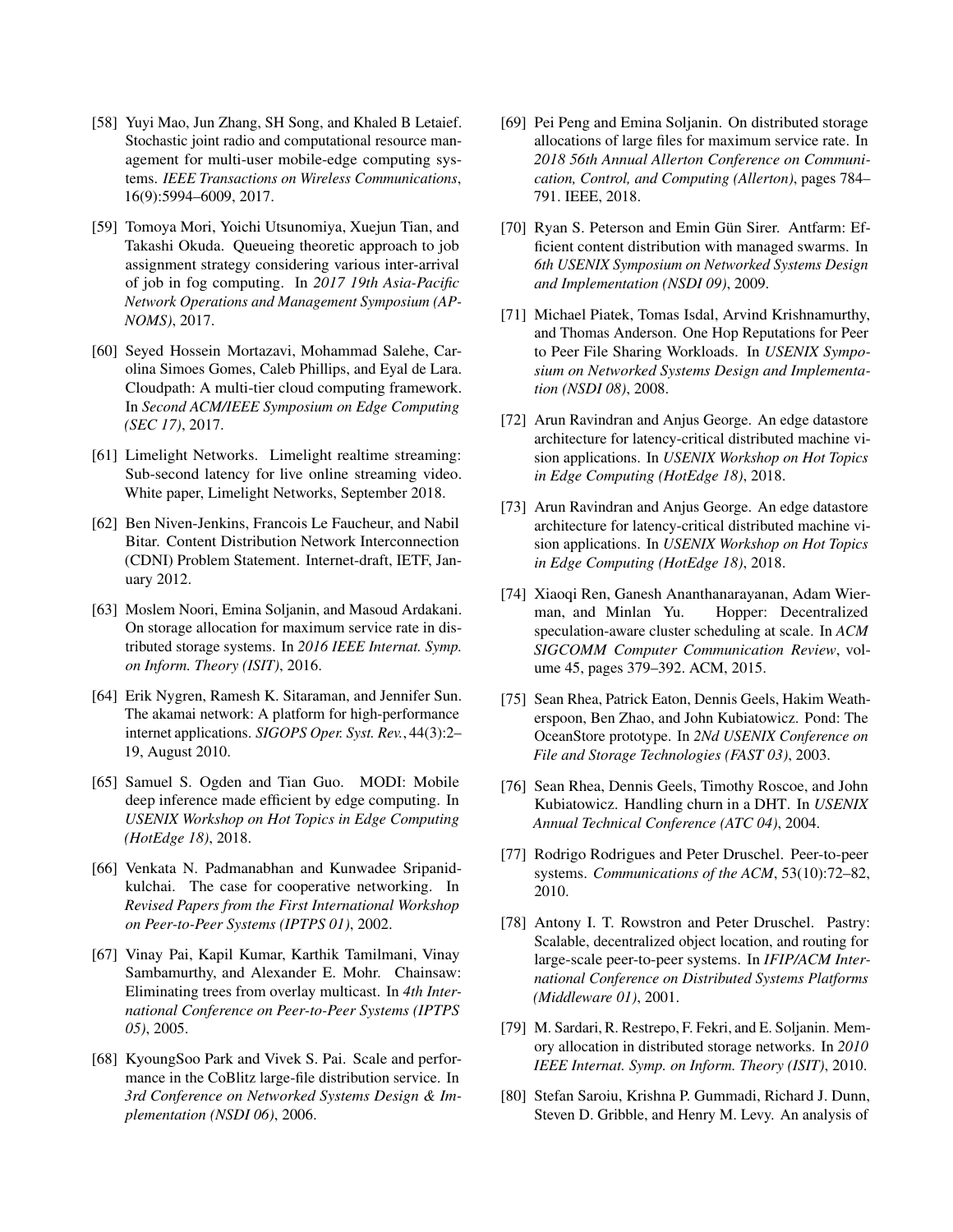Internet content delivery systems. In *5th Symposium on Operating Systems Design and implementation (OSDI 02)*, 2002.

- <span id="page-9-2"></span>[81] Mahadev Satyanarayanan. The emergence of edge computing. *Computer*, 50(1):30–39, 2017.
- <span id="page-9-5"></span>[82] Guobin Shen, Ye Wang, Yongqiang Xiong, Ben Y Zhao, and Zhi-Li Zhang. HPTP: Relieving the tension between ISPs and P2P. In *6th International workshop on Peer-To-Peer Systems (IPTPS 07)*, 2007.
- <span id="page-9-15"></span>[83] R. Sherwood, R. Braud, and B. Bhattachariee. Slurpie: a cooperative bulk data transfer protocol. In *IEEE INFOCOM 2004*, 2004.
- <span id="page-9-19"></span>[84] Weisong Shi, Jie Cao, Quan Zhang, Youhuizi Li, and Lanyu Xu. Edge computing: Vision and challenges. *IEEE Internet of Things Journal*, 3(5):637–646, 2016.
- <span id="page-9-8"></span>[85] Weisong Shi and Schahram Dustdar. The promise of edge computing. *Computer*, 49(5):78–81, 2016.
- <span id="page-9-14"></span>[86] Pieter Simoens, Yu Xiao, Padmanabhan Pillai, Zhuo Chen, Kiryong Ha, and Mahadev Satyanarayanan. Scalable crowd-sourcing of video from mobile devices. In *11th Annual International Conference on Mobile Systems, Applications, and Services (MobiSys 13)*, 2013.
- <span id="page-9-3"></span>[87] Michael Sirivianos, Jong Han Park, Xiaowei Yang, and Stanislaw Jarecki. Dandelion: Cooperative content distribution with robust incentives. In *USENIX Annual Technical Conference (USENIX ATC 07)*, 2007.
- <span id="page-9-12"></span>[88] Karolj Skala, Davor Davidovic, Enis Afgan, Ivan Sovic, and Zorislav Sojat. Scalable distributed computing hierarchy: Cloud, fog and dew computing. *Open Journal of Cloud Computing (OJCC)*, 2(1):16–24, 2015.
- <span id="page-9-21"></span>[89] Hui Suo, Jiafu Wan, Caifeng Zou, and Jianqi Liu. Security in the internet of things: a review. In *2012 international conference on computer science and electronics engineering*, volume 3, pages 648–651. IEEE, 2012.
- <span id="page-9-1"></span>[90] Nisha Talagala, Swaminathan Sundararaman, Vinay Sridhar, Dulcardo Arteaga, Qianmei Luo, Sriram Subramanian, Sindhu Ghanta, Lior Khermosh, and Drew Roselli. ECO: Harmonizing edge and cloud with ML/DL orchestration. In *USENIX Workshop on Hot Topics in Edge Computing (HotEdge 18)*, 2018.
- <span id="page-9-11"></span>[91] Minoru Uehara. Mist computing: linking cloudlet to fogs. In *International Conference on Computational Science/Intelligence & Applied Informatics*, pages 201– 213. Springer, 2017.
- <span id="page-9-6"></span>[92] Ernesto Van der Sar. Spotify starts shutting down its massive P2P network. TorrentFreak, April 2014.
- <span id="page-9-10"></span>[93] Deepak Vasisht, Zerina Kapetanovic, Jongho Won, Xinxin Jin, Ranveer Chandra, Sudipta Sinha, Ashish Kapoor, Madhusudhan Sudarshan, and Sean Stratman. Farmbeats: An IoT platform for data-driven agriculture. In *14th USENIX Symposium on Networked Systems Design and Implementation (NSDI 17)*, 2017.
- <span id="page-9-23"></span>[94] Dan S Wallach. A survey of peer-to-peer security issues. In *International symposium on software security*, 2002.
- <span id="page-9-4"></span>[95] Kevin Walsh and Emin Gün Sirer. Experience with an object reputation system for peer-to-peer filesharing. In *3rd Conference on Networked Systems Design & Implementation (NSDI 06)*, 2006.
- <span id="page-9-13"></span>[96] Yingwei Wang. Definition and categorization of dew computing. *Open Journal of Cloud Computing (OJCC)*, 3(1):1–7, 2016.
- <span id="page-9-16"></span>[97] Zack Whittaker. Skype ditched peer-to-peer supernodes for scalability, not surveillance. Zero Day, June 2013.
- <span id="page-9-9"></span>[98] Xiaopei Wu, Robert Dunne, Qingyang Zhang, and Weisong Shi. Edge computing enabled smart firefighting: opportunities and challenges. In *5th ACM/IEEE Workshop on Hot Topics in Web Systems and Technologies (HotWeb 17)*, 2017.
- <span id="page-9-20"></span>[99] Gala Yadgar, Michael Factor, and Assaf Schuster. Cooperative caching with return on investment. In *2013 IEEE 29th Symposium on Mass Storage Systems and Technologies (MSST 13)*, 2013.
- <span id="page-9-17"></span>[100] Neeraja J Yadwadkar and Wontae Choi. Proactive straggler avoidance using machine learning. *White paper, University of Berkeley*, 2012.
- <span id="page-9-18"></span>[101] Matei Zaharia, Andy Konwinski, Anthony D Joseph, Randy H Katz, and Ion Stoica. Improving MapReduce performance in heterogeneous environments. In *8th USENIX Conference on Operating Systems Design and Implementation (OSDI '08)*, 2008.
- <span id="page-9-0"></span>[102] Shizhe Zang, Wei Bao, Phee Lep Yeoh, Branka Vucetic, and Yonghui Li. Paying less for more? combo plans for edge-computing services. In *USENIX Workshop on Hot Topics in Edge Computing (HotEdge 18)*, 2018.
- <span id="page-9-7"></span>[103] Mingchen Zhao, Paarijaat Aditya, Ang Chen, Yin Lin, Andreas Haeberlen, Peter Druschel, Bruce Maggs, Bill Wishon, and Miroslav Ponec. Peer-assisted content distribution in Akamai NetSession. In *2013 Conference on Internet Measurement Conference (IMC 13)*, 2013.
- <span id="page-9-22"></span>[104] Wenting Zheng, Ankur Dave, Jethro G Beekman, Raluca Ada Popa, Joseph E Gonzalez, and Ion Stoica. Opaque: An oblivious and encrypted distributed analytics platform. In *14th USENIX Symposium on*